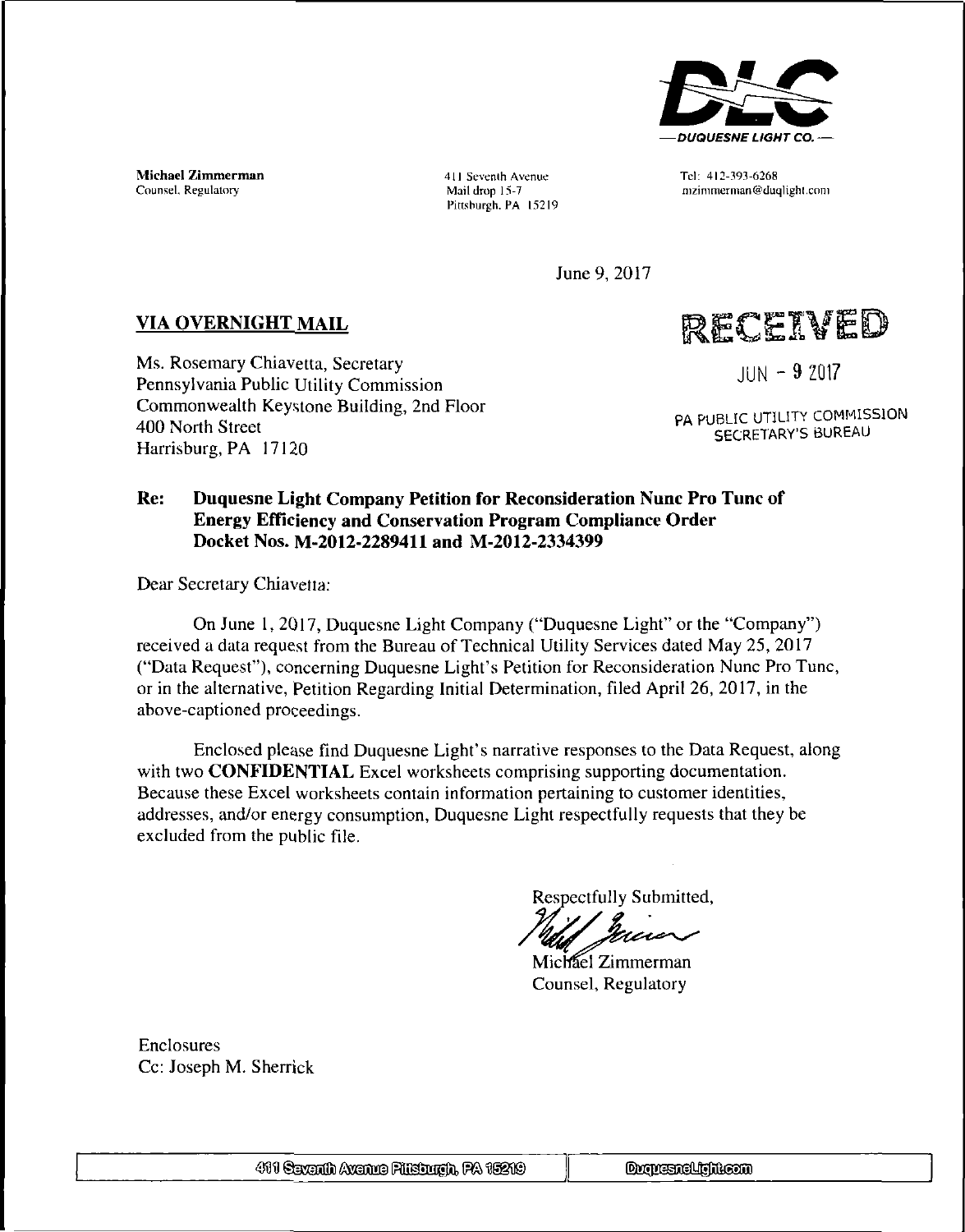### **PENNSYLVANIA PUBLIC UTILITY COMMISSION BUREAU OF TECHNICAL UTILITY SERVICES**

Data Request Form

**Docket Nos.: M-2012-2289411 and M-2012-2334399**

**Date Request Submitted:** May 25. 2017

**Requesting From:** Duquesne Light Company

**Requesting Individual:** Joseph M. Shernck



**JUN - <sup>9</sup> Z017**

PA PUBLIC UTILITY COMMISSION SECRETARY'S BUREAU

**Requests:**

This Data Request is a follow-up to Duquesne Light Company's Petition Duquesne Light Company Petition for Reconsideration Nunc Pro Tune of Energy Efficiency and Conservation Program Compliance Order dated April 26, 2017. Specifically, the Bureau of Technical Utility Services seeks clarification of Duquesne Light Company's calculation of Act 129 Phase II low-income excess savings of 3,266 MWh.

1. Please explain how Duquesne Light Company calculated or determined that 96 percent of the total Phase II multi-family kWh savings are attributable to the low income sector. Please provide all supporting worksheets and data used to perform this calculation.

Company Response: Prior to enrolling in the program, each multi-family building's decision-maker (i.e., its manager or owner) was required to affirm that most or all of the households residing in the building met the program's low-income requirement (i.e., had annual household incomes at or below 150% of federal poverty guidelines). This affirmation was memorialized in a participation agreement signed by each building decision-maker.

Navigant, a Duquesne Light Conservation Service Provider, subsequently conducted telephone interviews of a sample of Phase II Multifamily projects. Navigant interviewed decision-makers of 29 Phase II Multifamily projects (or approximately 35% of the total). In relevant part, each decision-maker reported (1) the total number of units in their building and (2) the total number of units occupied by households having annual incomes of 150% of federal poverty guidelines or less.

Each building's ratio of low-income units to total units was applied to the building's reported energy savings to determine a qualified "low-income savings" value. The sum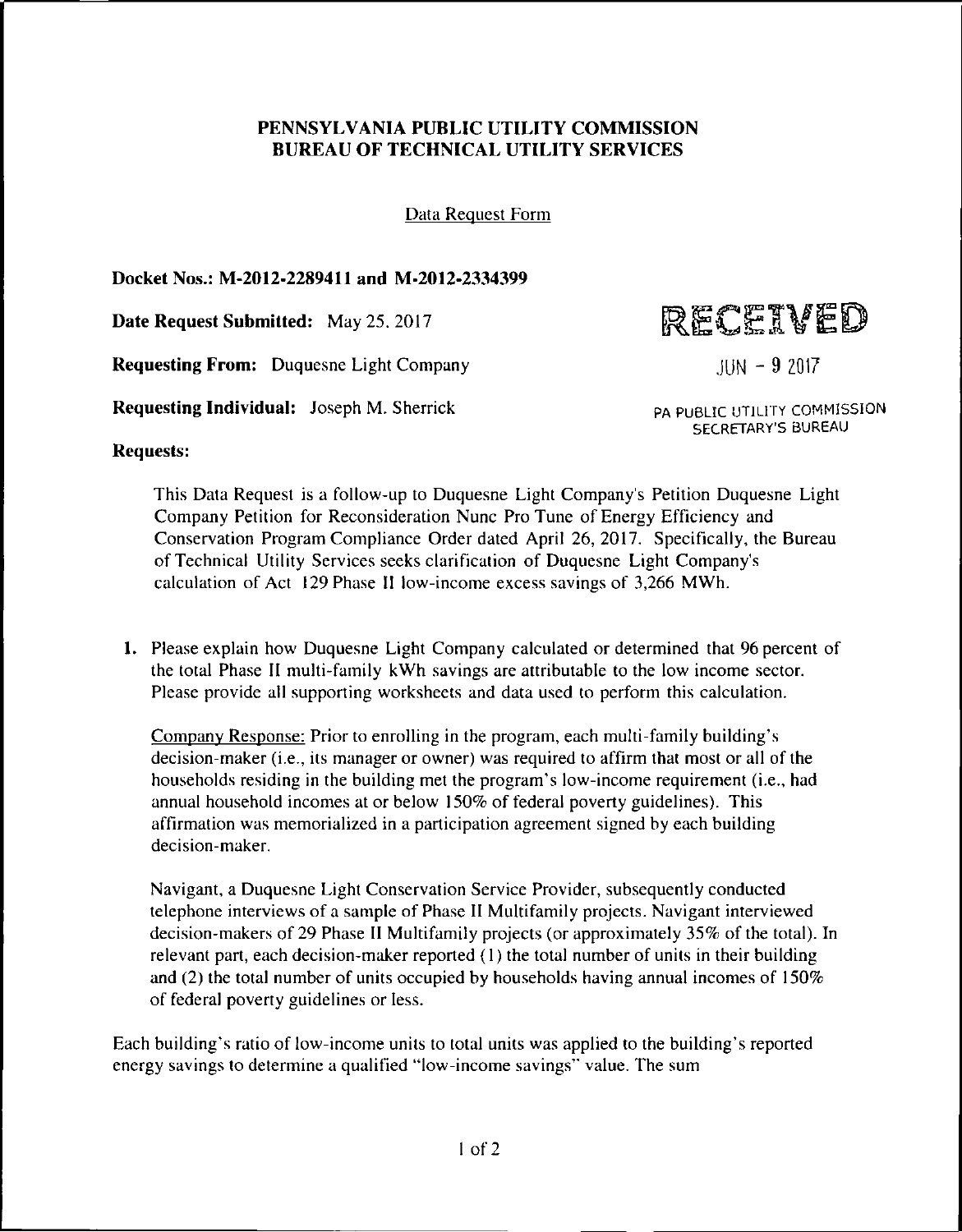of the qualified low-income reported savings values for all surveyed buildings was then divided by the total reported savings for all surveyed buildings to determine the percentage of all reported savings that were qualified low-income savings. That value, 96%, was then multiplied by the total Phase II reported savings for the program, and the resulting amount was counted as low-income-specific savings for purposes of calculating the low-income savings that could be carried over into Phase III.

For Navigant's survey results and consequent calculation of the 96% low-incomespecific savings factor, please see attached **CONFIDENTIAL** Excel worksheet labeled "CONFIDENTIAL - DLC Low Income Data Request Navigant Survey Sample."

**2.** Please provide, in an Excel worksheet, the breakout of common area kWh savings versus in-unit savings for each individual multi-family housing project in Phase II, with all supporting documentation.

Company Response: See the attached **CONFIDENTIAL** Excel worksheet, labeled "CONFIDENTIAL - Phase II Multifamily Low Income Savings Common Area vs. Unit," for the breakout of common area kWh savings versus in-unit savings for each individual multi-family housing project. Supporting documentation is found on the Raw Data tab of the worksheet, which provides measure-level data including the building type/use area for each measure installed (see Column P).

**3.** Please provide a detailed explanation of how Duquesne Light Company verified that occupants of multi-family units meet the Act 129 definition of low income (annual income at or below 150% of the Federal Income Poverty Guidelines, as per the Act 129 Phase II Implementation Order).

Company Response: Please see the Company's response to Question <sup>1</sup> of this data request.

**4.** Please also clarify if the multi-family rebates pay for the full cost of low income measures, or just the incremental cost of the measures.

Company Response: Duquesne Light Company incentives offset an average of 48% of full project costs for participating customers. Consistent with the Duquesne Light's Phase II Energy Efficiency and Conservation Plan, the portion of project cost covered by the Multi-Family Housing Retrofit Program was based on participant resources/ability to pay and availability of other funding sources. *See, e.g..* Phase II Energy Efficiency and Conservation Plan at Section 3.5.2 ("The Multifamily Market Manager will integrate funding sources to include program and agency co-funding, performance contracting, grant funding and available financing options.")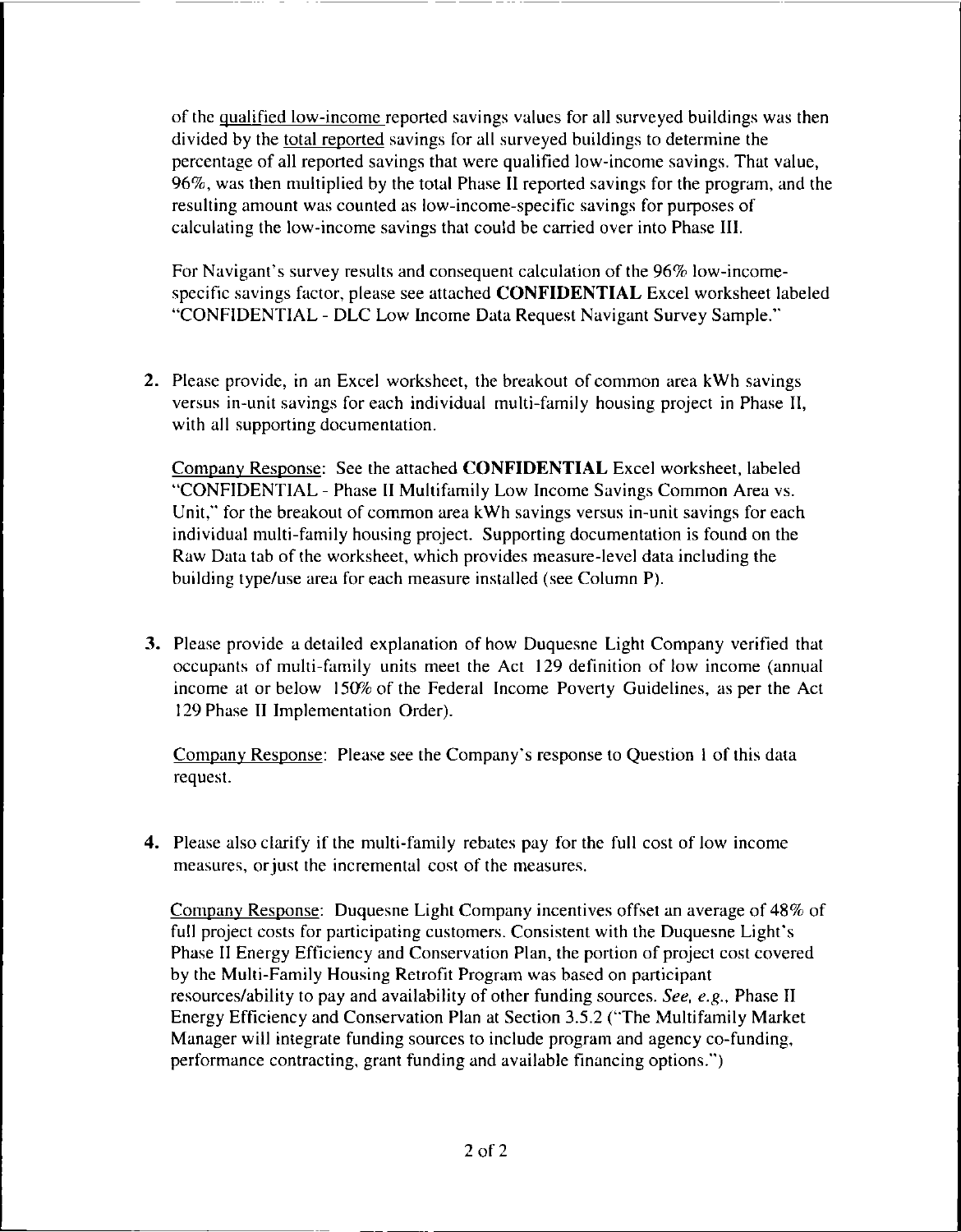### **VERIFICATION**

1, Katherine Scholl hereby state that the facts set forth are true and correct to the best of my knowledge, information and belief, and that I expect to be able to prove the same at a hearing held in this matter. I understand that the statements herein are made subject to the penalties of 18 Pa.C.S. §4904 (relating to unsworn falsification to authorities).

*XdLc,* Katherine Scholl **/**

Dated : June 9, 2017



 $JUN - 9 2017$ 

PA PUBLIC UTILITY COMMISSION SELLE UTILITY COMMIS.<br>SECRETARY'S BUREAU